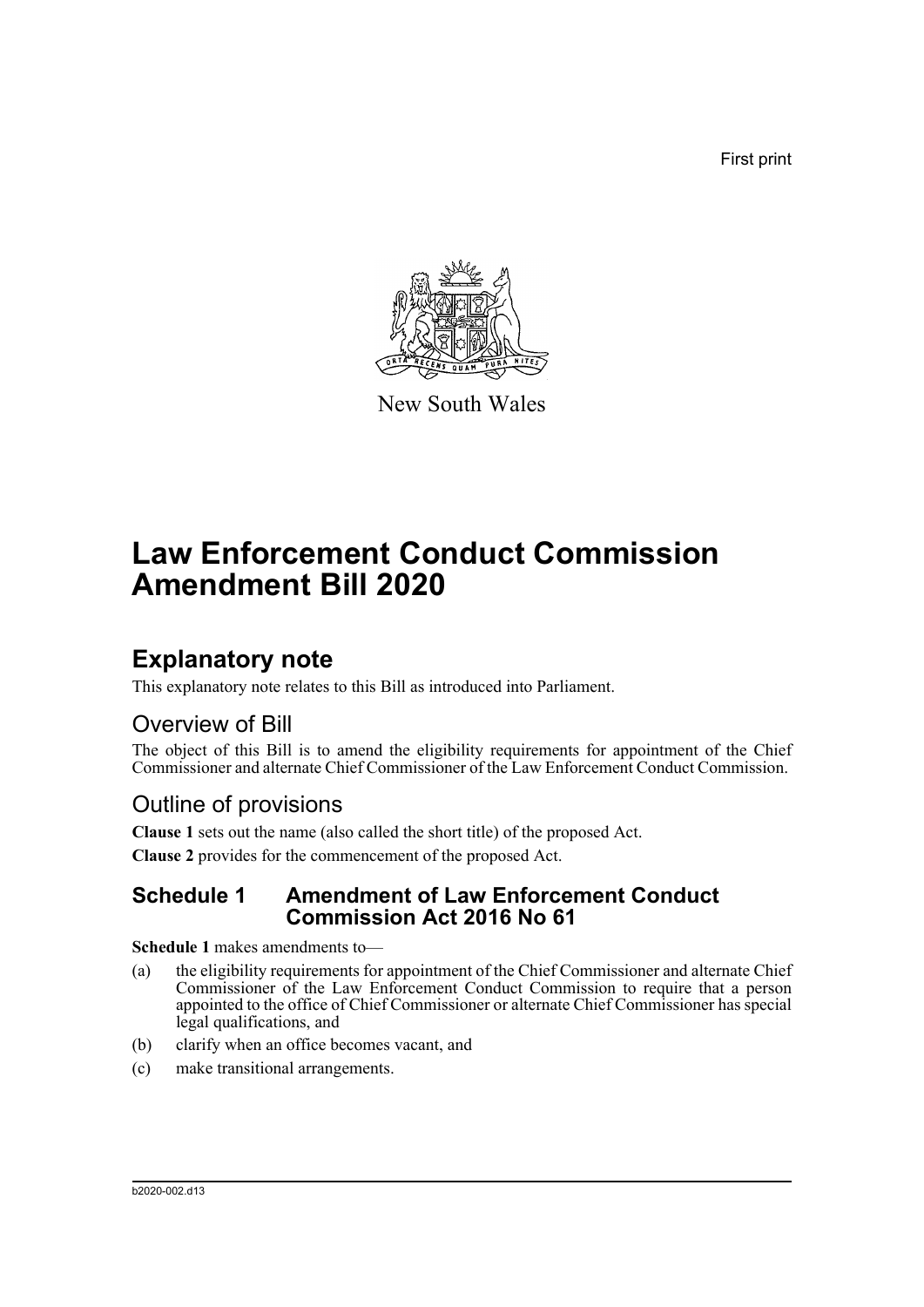First print



New South Wales

## **Law Enforcement Conduct Commission Amendment Bill 2020**

## **Contents**

| Schedule 1 |   | <b>Amendment of Law Enforcement Conduct Commission Act 2016</b><br><b>No 61</b> |      |
|------------|---|---------------------------------------------------------------------------------|------|
|            | 2 | Commencement                                                                    |      |
|            |   | Name of Act                                                                     |      |
|            |   |                                                                                 | Page |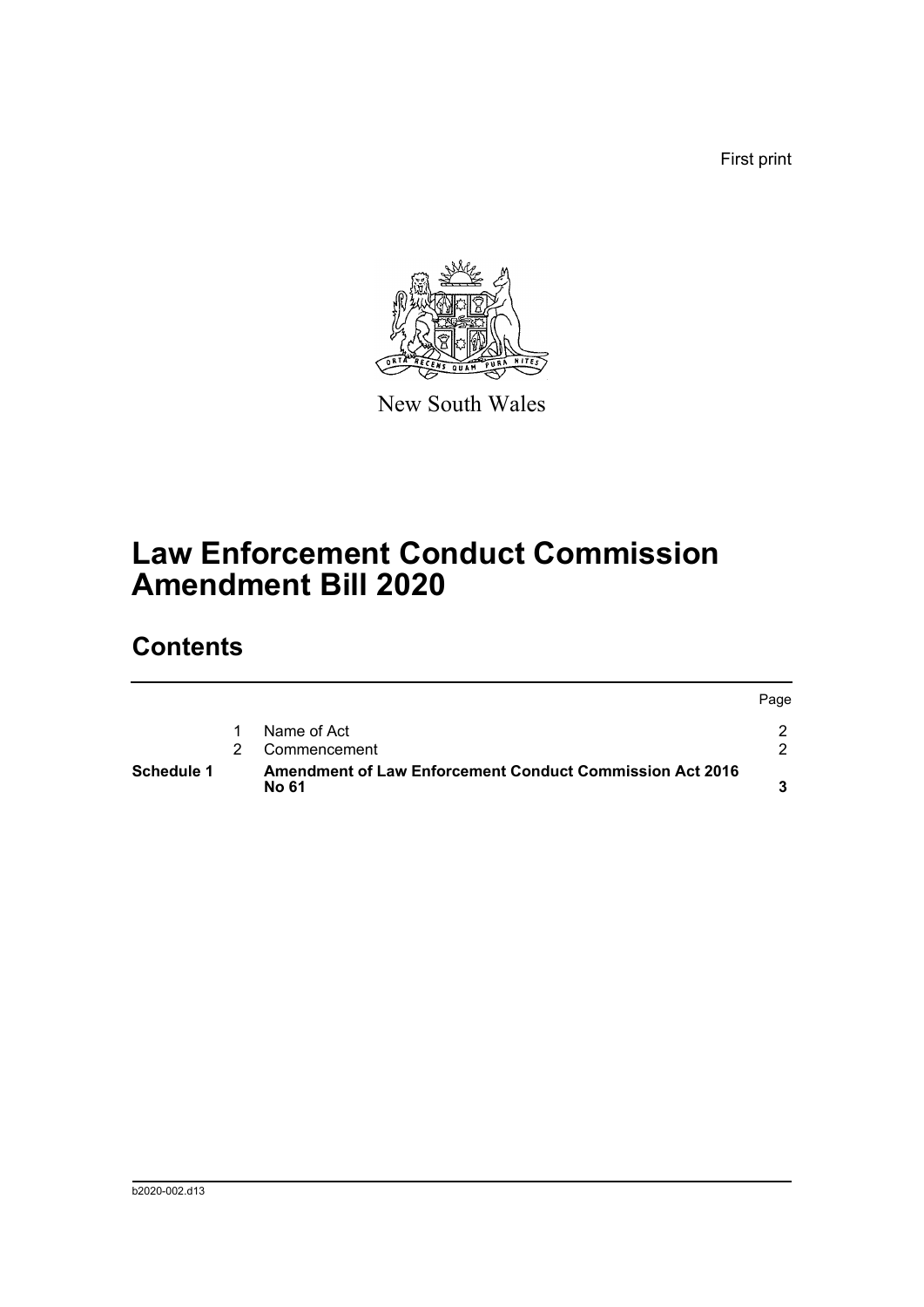

New South Wales

# **Law Enforcement Conduct Commission Amendment Bill 2020**

No , 2020

#### **A Bill for**

An Act to amend the *Law Enforcement Conduct Commission Act 2016* in relation to the eligibility requirements for appointment of the Chief Commissioner and in relation to vacancy of offices.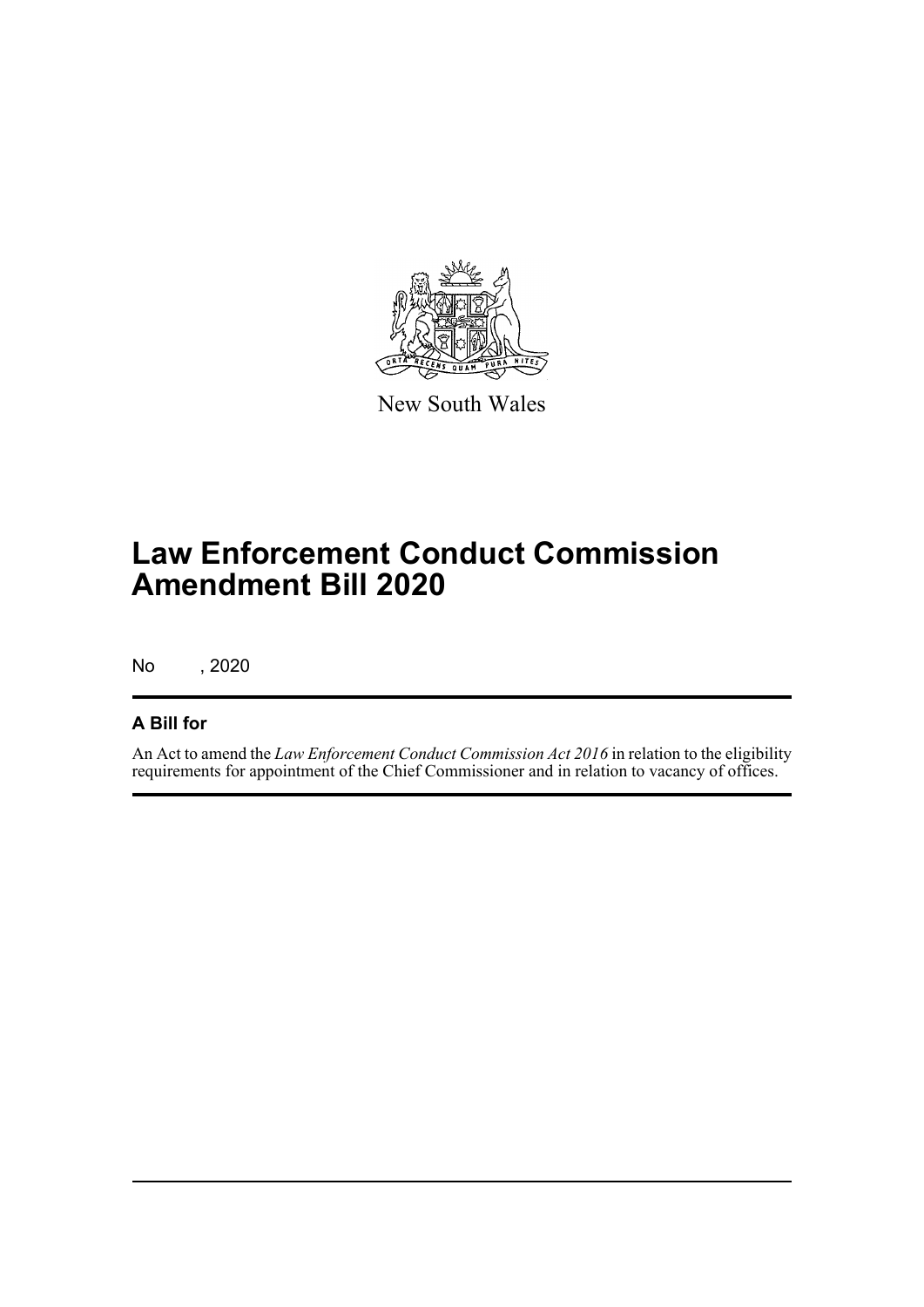Law Enforcement Conduct Commission Amendment Bill 2020 [NSW]

<span id="page-3-1"></span><span id="page-3-0"></span>

| The Legislature of New South Wales enacts—                             |   |  |  |  |
|------------------------------------------------------------------------|---|--|--|--|
| Name of Act                                                            | 2 |  |  |  |
| This Act is the Law Enforcement Conduct Commission Amendment Act 2020. | 3 |  |  |  |
| Commencement                                                           |   |  |  |  |
| This Act commences on the date of assent to this Act.                  |   |  |  |  |